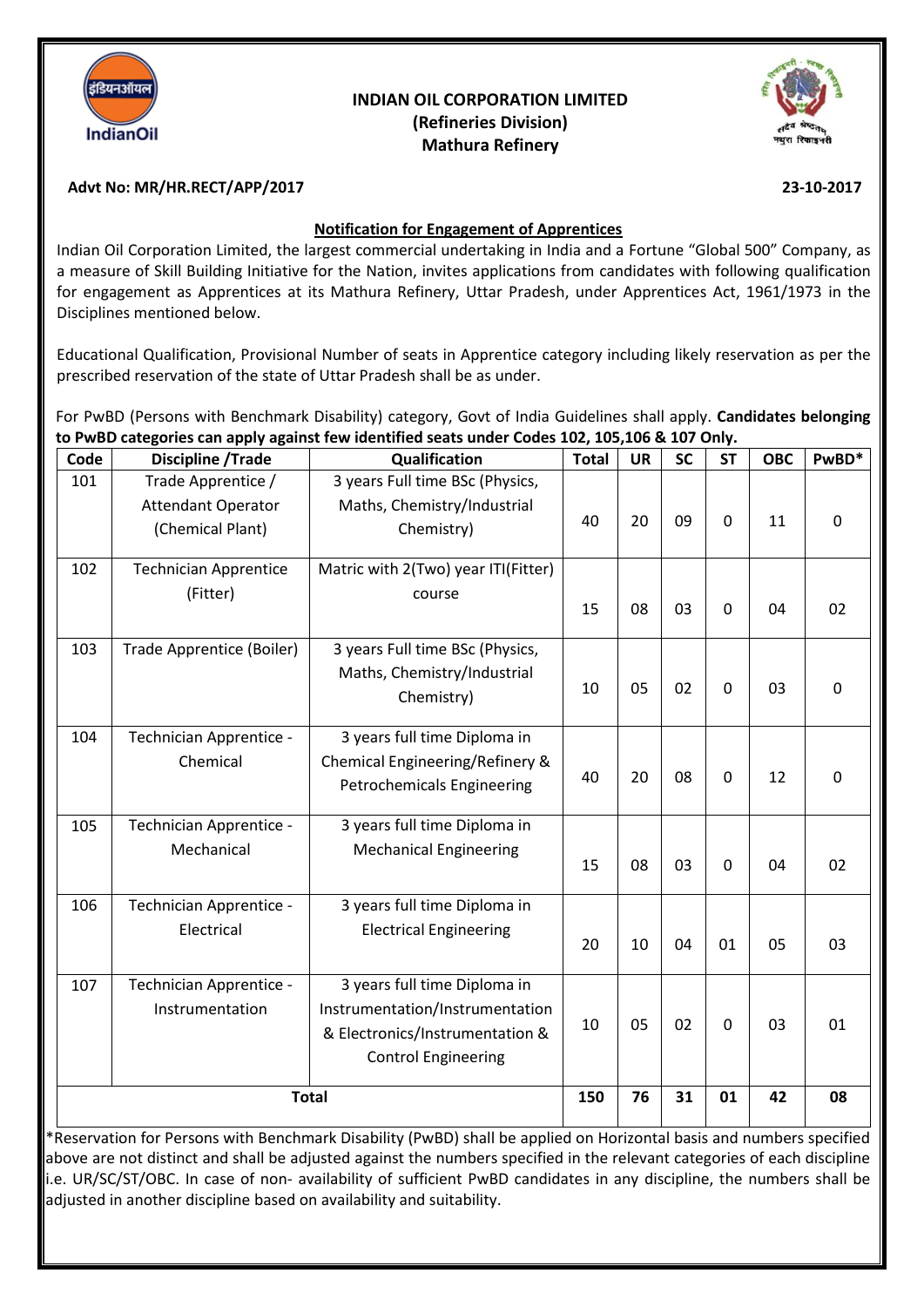Upon completion of Apprenticeship Training, Candidates (including belonging to PwBD categories) may avail of job openings upon further selections conducted by Mathura Refinery.

 No. of seats indicated above is tentative and may increase or decrease in the relevant categories at the absolute discretion of the management and in compliance with the Presidential Directives on reservation at the time of appointment.

**The Rights of Persons with Disabilities Act 2016 -** Section 2(r) defines "person with benchmark disability" as a person duly certified by the certifying authority with:

- not less than 40% of a specified disability where specified disability has not been defined in measurable terms and
- a disability where specified disability has been defined in measurable terms.

The candidates are required to submit a Disability Certificate issued by competent authority as per the Rights of Persons with Disabilities Rules, 2017, failing which their candidature as PwBD candidates will not be considered. Persons with Benchmark Disabilities must be capable of performing the task assigned to them/take instructions using suitable aids and appliances. Engagement of apprentices belonging to PwBD category will be from categories below:

| 1. PV-Low vision                                        |  |  |  |  |
|---------------------------------------------------------|--|--|--|--|
| 2. PH-Hard of hearing                                   |  |  |  |  |
| 3. PL-Musculoskeletal (OH-OA/OL), Dwarfism, Acid attack |  |  |  |  |
| victim, Cerebral Palsy, Leprosy Cured                   |  |  |  |  |
|                                                         |  |  |  |  |

4. Multiple (a combination of above)

P=Physical; V=Vision; H=Hearing; L=Locomotors; O=Orthopaedic; OA=One Arm; OL=One Leg

Being hazardous industry, deployment of PwBD with other disabilities may put such PwBDs at risk, hence not included..

### **Important Notes:**

- 1. The prescribed qualification should be from a recognized Indian University/Institute as a regular full time B.Sc. Course (Physics, Mathematics, Chemistry/Industrial Chemistry)/ Diploma course (including a sandwich diploma course with industrial training as part of the course; with no break) with minimum 50% marks (45% for SC/ST and PwBD category candidates) in aggregate. For ITI (Fitter), only a pass shall be eligible.
- 2. Candidates possessing Diploma under recognized lateral entry scheme (Class–XII (Sc.)/ ITI admitted in 2nd year of Diploma course) shall also be considered eligible subject to meeting prescribed percentage of marks on the basis of aggregate of 4 semesters in the diploma course.
- 3. Regular full time ITI (Fitter) course recognized by NCVT/SCVT shall be considered eligible.
- 4. Qualification of MSc (Chemistry) shall not be considered a disqualification for post codes 101 & 103. However, percentage requirement shall be applied on graduation level exam (BSc–PCM) only.
- 5. A candidate with B.Sc. (Physics, Mathematics and Chemistry/Industrial Chemistry) will be allowed to apply for only one Trade/Discipline (either for code 101 or code 103). In case of receipt of more than one application for more than one Trade/Discipline, all the applications will be rejected. Candidates holding a qualification acquired through part-time/correspondence/ distance education mode are not eligible.
- 6. Candidates possessing higher professional qualifications such as BE/BTech, MBA, CA, LLB, MCA or any such equivalent qualification shall not be eligible.
- 7. No Claim of possession of a qualification equivalent to a prescribed qualification shall be entertained.
- 8. Candidates, who have undergone Apprenticeship Training in the past or have been pursuing Apprenticeship Training under the Apprentices Act are not eligible.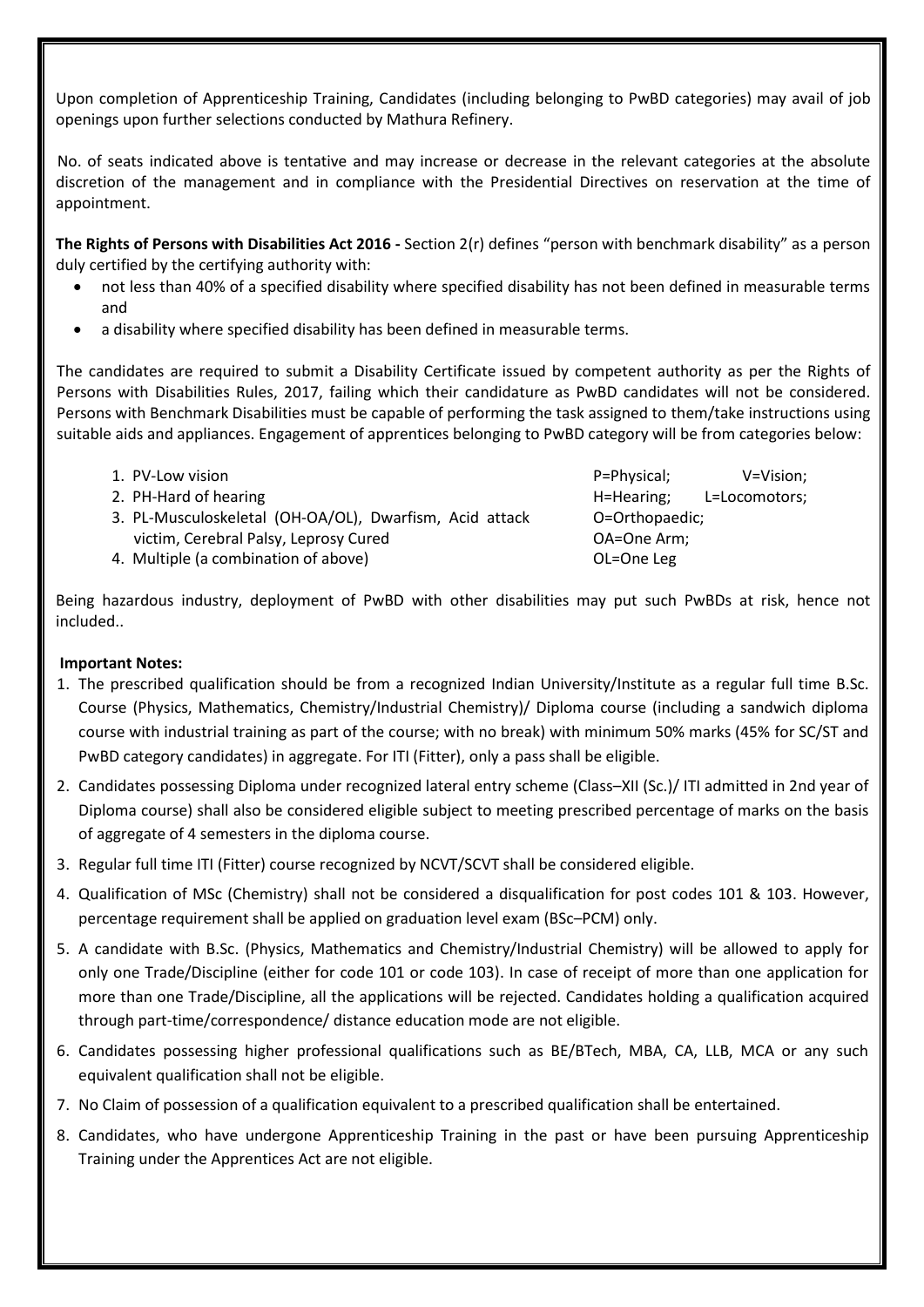- 9. Candidates possessing Diploma in Engineering and have undergone a training or job experience for a period of one year or more after the attainment of the qualification, shall not be eligible for being engaged as Technician Apprentice against codes 104, 105, 106 & 107.
- 10.Candidates who have completed three years after acquiring the prescribed qualification as on Date of reckoning eligibility criteria shall also not be eligible for engagement as Technician Apprentices against codes 104, 105, 106 & 107.
- 11.In case the date of declaration of result is not mentioned in the Mark Sheet, the candidate shall be required to submit a certificate mentioning the date of publication of result from the Principal of the Polytechnic/College from where the candidate pursued his Diploma course, along with his application form.
- 12.The disciplines/trades notified above involve undertaking training in operations & maintenance activities in plant area. Petroleum Refining is considered as complex and hazardous process and as such Persons with Benchmark Disabilities with a prescribed qualification, may be engaged only against the identified posts/numbers in select disciplines, as indicated above. PwBDs are required to submit a certificate issued by an authority prescribed under Section 2(e) of the Rights of Persons with Disabilities Act 2016 read with Rule 18 of Rules made thereunder, failing which their candidature as PwBD candidate, will not be considered.
- 13.No woman is permitted to work in or allowed to enter any building in which generation of gas from 'Dangerous Petroleum' as defined in the Petroleum Act 1934, is carried on. No woman is allowed to work in LPG storage and handling area. Women candidates are also not considered against the cadres/work areas that require shift operations 365 days in a year or necessitates undertaking work beyond 07.00 pm (& upto 06.00 am), like Production, P&U Operations (Boiler & Electrical), Quality Control and Fire & Safety or maintenance services normally performed in shifts. However, subject to limitations above, exemptions if any, work & work performance requirements and availability of identified positions, women may be engaged.
- 14.The candidature of the applicant would be provisional and subject to subsequent verification of certificates/testimonials, medical fitness, etc.
- 15.At any stage of the selection process, if it is found that the candidate has furnished false or incorrect information, the candidature of the candidate will be cancelled. Candidate may also render himself liable to criminal prosecution.

### **A. Obligation for employment:**

- 1. The Corporation will have no obligation to offer regular employment to ex-Apprentices.
- 2. However, after successful completion of Apprenticeship period, upon further selection, candidates may be considered for appointment/given due reference against vacancies in a regular post in respective disciplines, in terms of applicable guidelines/provisions.

### **B**. **Reservation for candidates belonging to SC, ST, OBC & PwBD :**

- 1. Reservation for candidates belonging to SC, ST, OBC & PwBD categories will be in terms of numbers indicated above.
- 2. For claiming the benefit of OBC category, the candidate should submit a latest caste certificate in the proforma prescribed by Govt. of India, which would, among others specifically mention that the candidate does not belong to the sections (creamy layer) as mentioned in column 3 of the schedule to the Department of Personnel & Training, Government of India OM No. 36036/2/2013-Estt.(Res.) dated 30.05.2014 / as modified from time to time.
- 3. Candidates belonging to OBC category but falling in creamy layer are not entitled to OBC reservation benefits. Accordingly, such candidates may choose to apply for the positions provided they meet the age criteria applicable to UR candidates and indicate their category as "UR". Indian Oil Corporation Ltd. being a Central Public Sector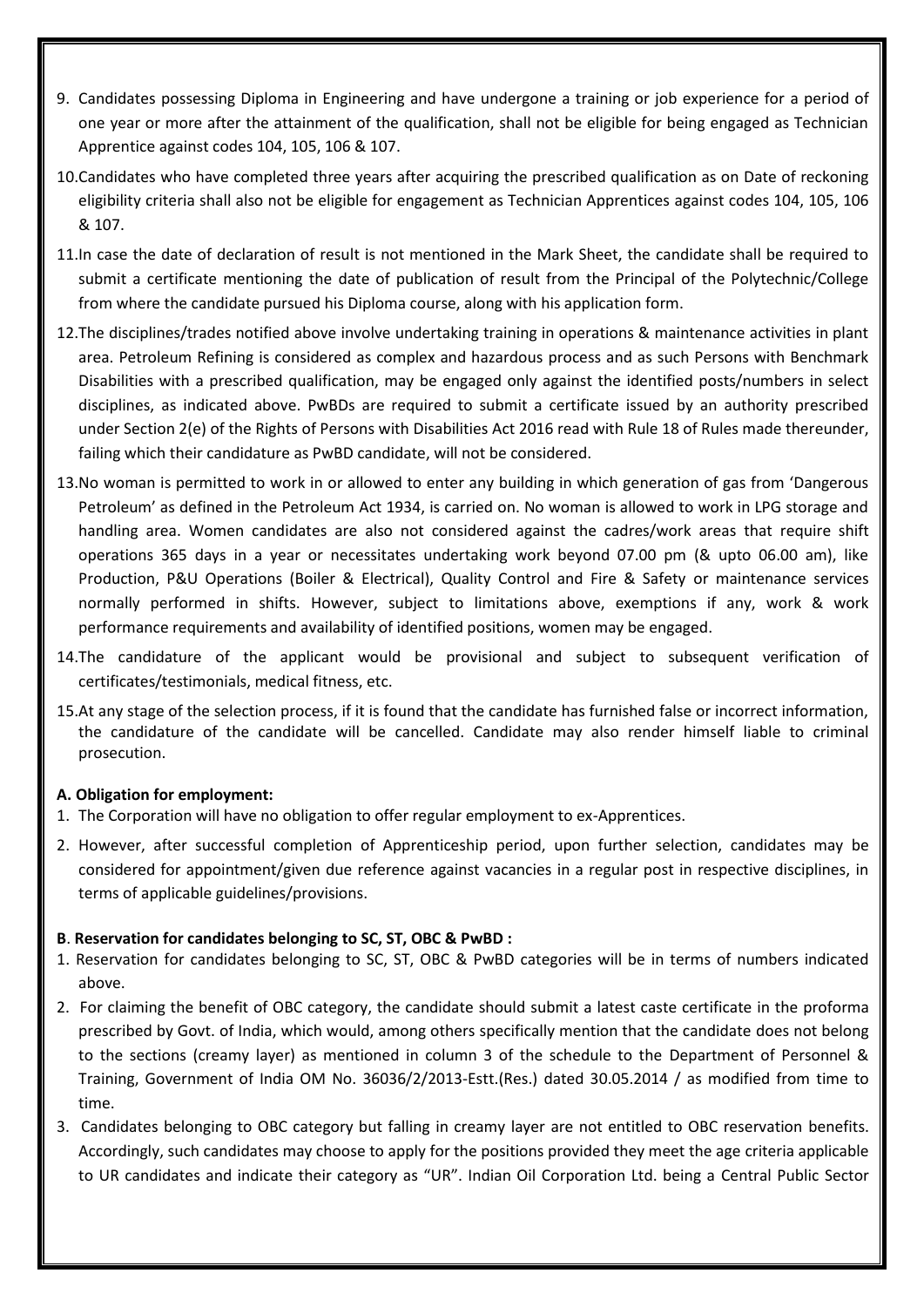Undertaking, only those communities that are mentioned in the common list of OBC approved by Central Government shall be treated as OBC for the purpose of reservation.

- 4. Reservation for PwBD categories to be engaged as Apprentices shall be in consistence with Section 34(1) of the Rights of Persons with Disabilities Act, 2016.
- 5. Reservation in PwBD category will be extended on horizontal basis, against notified numbers of vacancies in identified cadres.
- 6. Subject to what is specified above, a person with a specified disability listed in the Schedule appended to the Act but not covered under Section 34(1), if certified by a certifying officer as a person with disability of 40% or above, shall be allowed concessions/relaxations available to PwBDs. One shall be declared successful, if selected on merit against unreserved vacancies. His candidature will not be considered /adjusted against reservation provided to PwBDs under Section 34(1) of the Act of 2016.

### **C. Concessions / Relaxation for candidates belonging to SC/ST/PwBD:**

- 1. The minimum qualifying marks will be relaxed by 5% for candidates belonging to SC/ST/PwBD categories considered against reserved positions at each stage of selection process.
- 2. SC/ST/PwBD candidates appearing for written test/interview will be reimbursed single second class railway fare from the nearest railway station of the mailing address to the place of test/interview and back by the shortest route on production of ticket, provided the distance is not less than 30 KMs.

# **D. Age Limit & relaxations to candidates belonging to SC/ST/OBC/PwBD**

- 1. Certificate issued by a Board of Secondary Education for passing Matriculation/Higher Secondary is the only acceptable document in support of proof of age.
- 2. Minimum 18 years and maximum 24 years as on 31.10.2017
- 3. Relaxable by 5 years for SC/ST, 3 years for OBC, for the seats reserved for them.
- 4. Relaxable by 10 years for Persons with Benchmark Disabilities (PwBD) belonging to Unreserved Category, 13 years for PwBD belonging to OBC (Non-Creamy layer) and 15 years for PwBD belonging to SC/ST.
- 5. A PwBD candidate availing of only age relaxation (no relaxation in eligibility qualification marks/in written test qualifying marks/ in Interview qualifying marks) shall be considered against unreserved vacancy in order of merit in the select list before being considered against a reserved seat.

### **E. Date of reckoning eligibility criteria:**

1. The date for the purposes of possession of qualification and meeting age criteria shall be 31.10.2017.

# **F. Selection Methodology:**

- 1. Selection shall be on the basis of performance in Written Test of two hours duration & Personal Interview.
- 2. The ratio of marks for Written Test and interview shall be 85:15 and a candidate will have to secure minimum 40% marks at each stage for qualifying the selection process. The minimum qualifying marks will be relaxed by 5% for candidates belonging to SC/ST/PwBD categories considered against reserved positions at each stage of the selection process.
- 3. Candidates belonging to PwBD categories, who have availed of concession in eligibility qualification marks or in Written Test qualifying marks or in Interview, will be considered against reserved vacancies, irrespective of their position in select list (in order of merit within the category).
- 4. Obtaining minimum qualifying marks in the written test does not confer any right or claim by the candidate for being shortlisted for Personal Interview or the final selection, as the same is related to number of positions, ratio applied and relative performance in respective categories.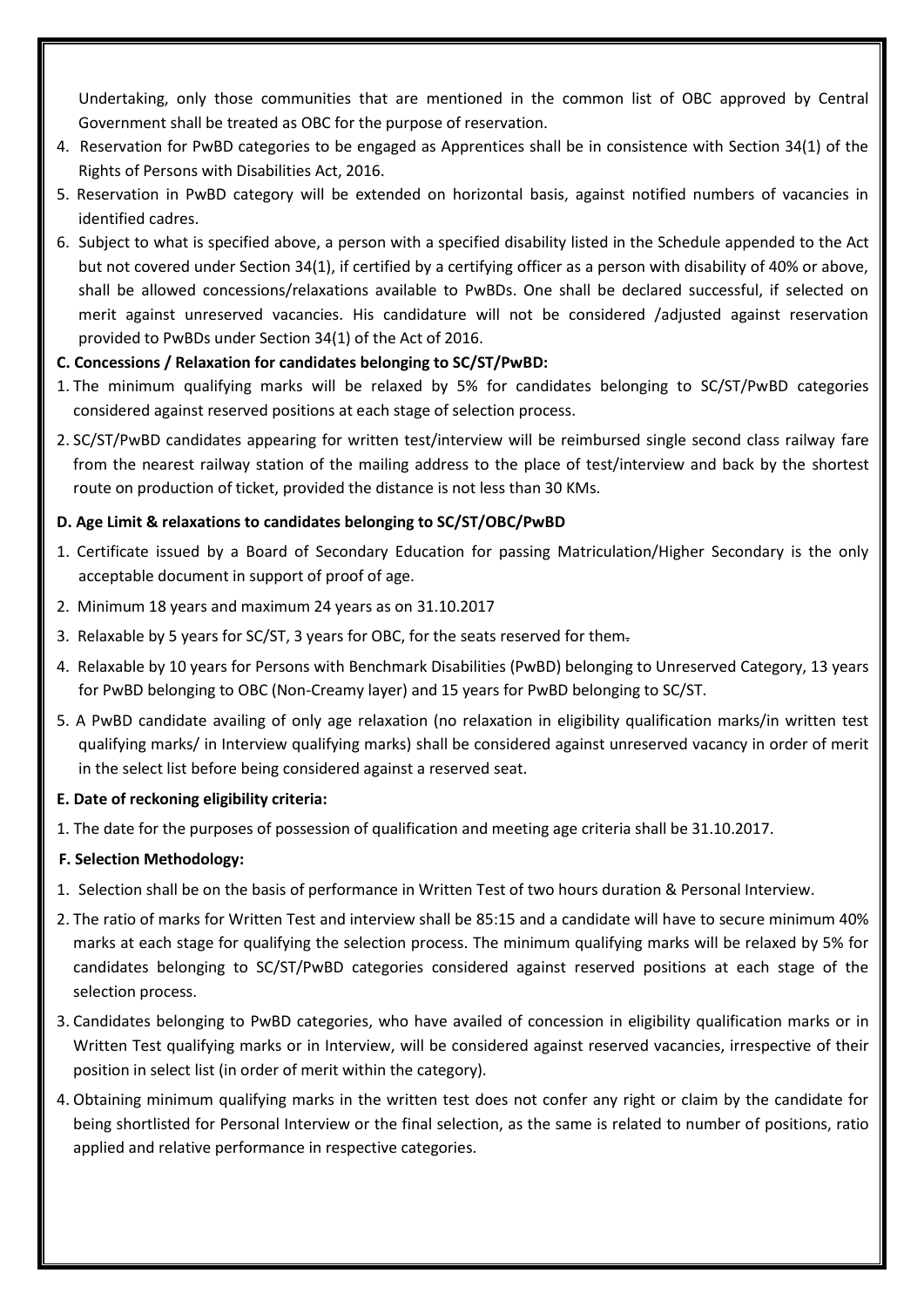- 5. Shortlisted candidates, in the ratio of 1:2 (two candidates for one seat, with due cognizance to number of reserved positions) subject to securing minimum qualifying marks in the written test, will be required to attend a Personal Interview. The Personal Interview for each discipline shall be conducted by a duly constituted committee.
- 6. In case of non-availability of sufficient number of candidates to fill the reserved seats in a notified trade/discipline, the vacant seat shall be offered to candidates belonging to reserved categories in any other discipline on the basis of a combined merit list of reserved candidates in all trades/disciplines, except for seats that are identified to be filled by candidates belonging to PwBD categories.
- 7. Filling up of seats is solely at the discretion of the management based on suitability of candidates and no claim will arise for engagement, if some of these seats are not filled due to unsuitability/insufficient number of candidates.
- 8. The decision of the Management will be final and binding on all candidates on all matters relating to eligibility, acceptance or rejection of the applications, mode of selection and cancellation of the selection process etc. No correspondence will be entertained in this regard.

#### **G. Medical Fitness:**

- 1. The medical and physical fitness standards/parameters (as per H.2 below) are required to be met by the candidates for selection as Apprentice, as upon completion of Apprenticeship Training, candidates may avail of further job opportunity in a refinery/IOCL, in further selection process conducted by a refinery for filling up of a regular vacancy.
- 2. Candidates are advised to go through the 'Guidelines and Criteria for physical fitness for pre-employment medical examinations' and satisfy themselves of meeting the fitness criteria before starting the application submission process. The guidelines in this regard are placed in IOCL website at the following address:

[https://www.iocl.com/PeopleCareers/Pre-employment\\_Guiding\\_Principles11th\\_mar\\_2011.pdf](https://www.iocl.com/PeopleCareers/Pre-employment_Guiding_Principles11th_mar_2011.pdf)

3. Medical examination of PwBD candidates shall be with due consideration to the provisions of Rights of Persons with Disabilities Act, 2016.

### **H. Liability to Declare:**

- 1. Candidates with reported ailments, deficiencies or abnormalities shall make a declaration to this effect while submitting their application.
- 2. A candidate found UNFIT during medical examination conducted by any refinery unit or any other PSU while seeking engagement as an apprentice or while seeking a regular employment in the past, is also required to declare the same with reasons for being declared UNFIT.
- 3. Candidates have to necessarily declare in case he has been arrested, prosecuted, kept under detention or fined, convicted by a Court of Law or for any offence debarred / disqualified by any Public Service Commission from appearing in its examination.

### **I. Other Conditions:**

- 1. **Stipend**: As prescribed under the Apprentices Act, the Apprentices shall be paid consolidated stipend of an amount equivalent to a prescribed percentage of the minimum wages applicable in the State of Utter Pradesh. In addition, the Refinery pays Rs. 2500/- per month to an apprentice towards stationery, conveyance and miscellaneous expenses etc.,
- 2. **Personal Protective Equipment:** The Apprentices shall be provided with safety shoes & a Helmet (returnable upon completion of training).
- 3. **Medical Facility:** Medical facilities will be allowed for self from the Refinery Hospital during the period of Apprenticeship training.
- 4. **Company Accommodation/HRA:** No HRA or Company's accommodation shall be provided to Apprentices. However, apprentices belonging to PwBD category may be allowed shared hostel accommodation at normal charges, subject to availability.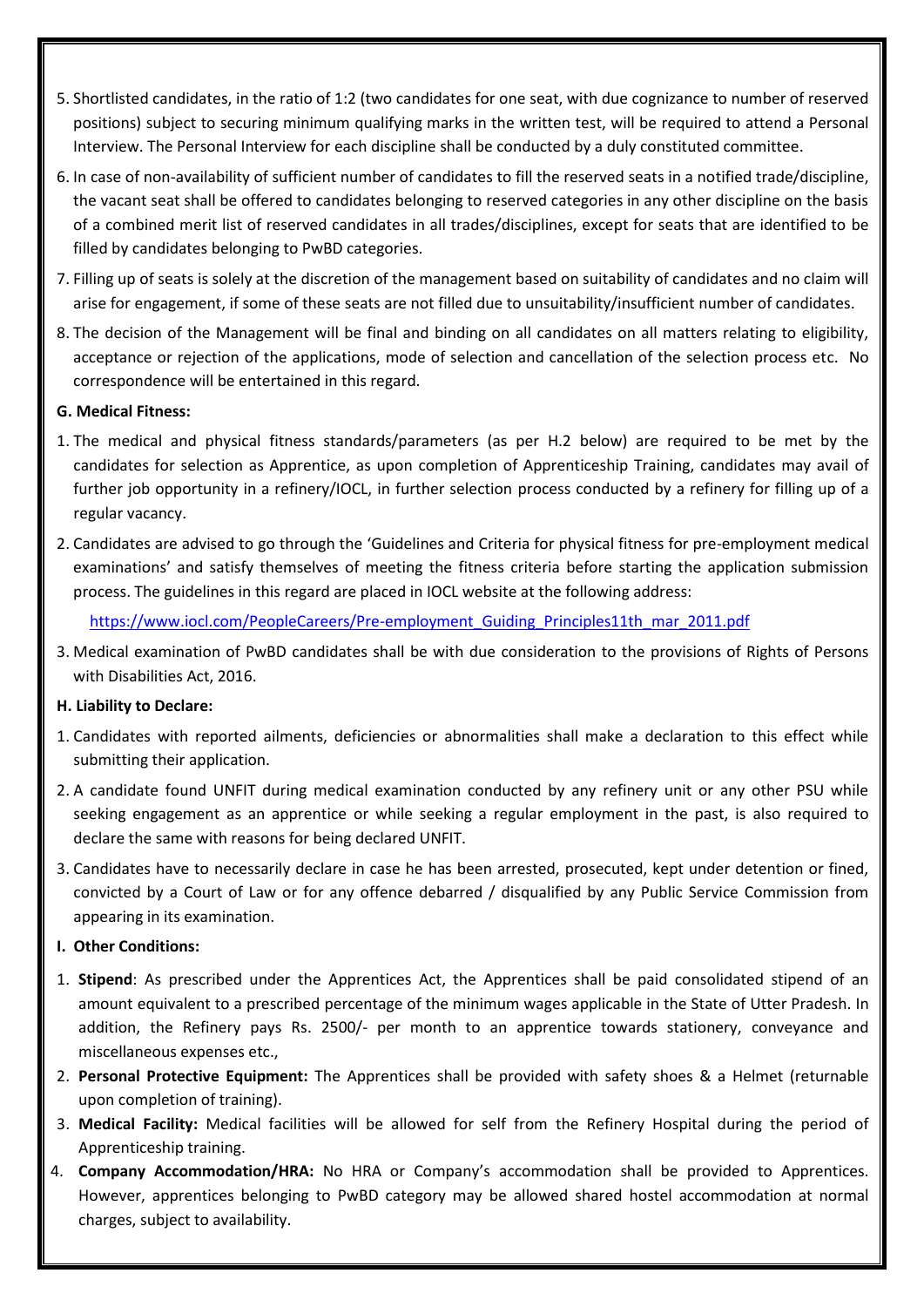- 5. **Leave & Holidays:** Apprentices will be allowed 8 days leave in a quarter. They will also be allowed to avail of Casual Leave & Holidays as per rules framed by the Corporation.
- 6. **Insurance Coverage:** An Insurance coverage under Employee's Compensation Act towards accident compensation on monthly wage limited to Rs 8000/- shall be available to the apprentices.
- 7. Apprentices shall be covered under the Certified Standing Orders applicable to workmen at the Refinery where they are undergoing Apprenticeship training and shall be placed under the administrative control of authorities as prescribed from time to time.
- 8. **Period of Apprenticeship Training**: may be extended under certain circumstances as provided under Rule 7 of the Apprentices Rules 1992.
- 9. The Corporation will have no obligation to offer regular employment to Apprentices.
- 10. Rules/guidelines, as may be prescribed by the Govt/framed by the Corporation from to time, shall apply.

# **J. General Instructions:**

- 1. Candidates are advised to carefully read the full advertisement for details of educational qualification and other eligibility criteria before submission of on-line application.
- 2. The Apprenticeship agreement shall be registered on-line with respective authorities.

# **K. How to apply:**

- 1. Indian Oil has Refineries at Guwahati, Digboi, Bongaigaon (all 3 in Assam) Barauni (Bihar), Vadodara (Gujarat), Haldia (West Bengal), Mathura (UP), Panipat (Haryana) and Paradip (Odisha).
- 2. A candidate desirous of applying for Mathura Refinery should exercise the choice of Mathura Refinery which has been provided in the application menu (on-line application portal) which shall open at 00.00 hours on 28/10/2017 and close at 00.00 hours on 11/11/2017.
- 3. Candidates meeting the prescribed eligibility criteria for a seat ,may visit the website [www.iocl.com](http://www.iocl.com/) go to **'What's New' > click on Engagement of Apprentices 2017 in IOCL, Refineries Division**. The candidate must have an active email ID and mobile phone number which must remain valid for at least next one year. All future communication with candidate will take place only through website / email / mobile phone. Applications submitted through on-line mode will only be accepted.
- 4. The candidate should have scanned copy of colour photograph and signature in jpg format (size not exceeding 50 KB) ready before applying on-line. The photo and signature in digital form will be required to be uploaded.
- 5. After successfully applying / registering on-line applications, the candidates are advised to send the print out of on-line application form, duly signed by him/her, to Mathura Refinery, as mentioned in the table below, alongwith all supporting documents & a photograph under self attestation, by ordinary post so as to reach us by 18.11.2017.
- 6. Printout of online application received after the last date shall be summarily rejected. **Candidates should super scribe the Name of Trade/ Discipline Applied for and Trade/ Discipline Code on the top of the envelope**.

| <b>Address</b>                                                                                    |
|---------------------------------------------------------------------------------------------------|
| Dy. General Manager (HR), Indian Oil Corporation Limited, P.O. Mathura Refinery, Mathura -281 005 |
| (Uttar Pradesh)                                                                                   |

- 7. A copy of on-line application shall be retained by the candidate and produced for verification at the time of Personal Interview.
- 8. In the event of incomplete applications, applications not fulfilling the eligibility criteria or failure to produce the printout with attachments prescribed at the time of personal interview, candidature shall be treated as "Rejected".